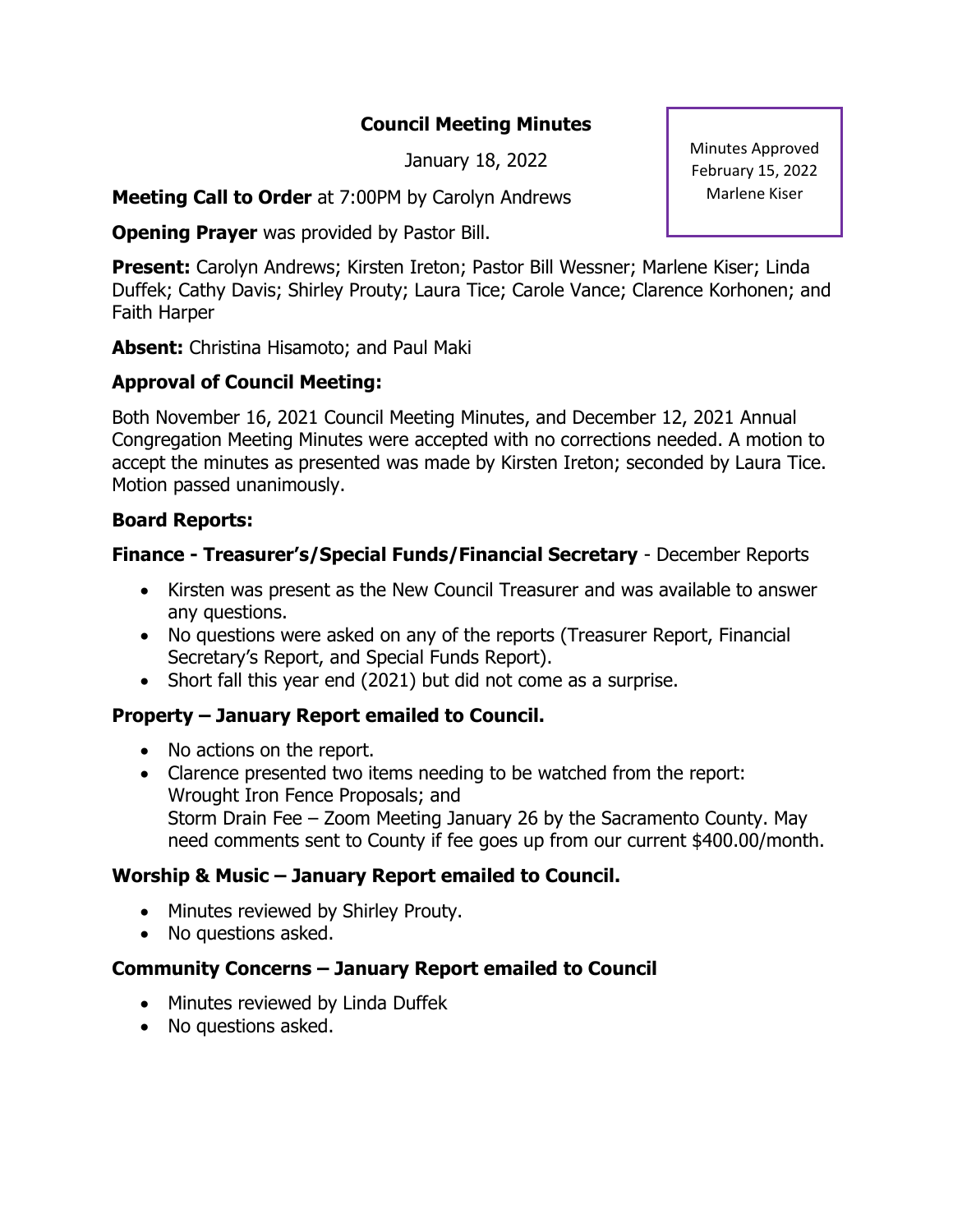### **Education – No meeting/No report.**

- Laura Tice reported that Sunday School is taking place with Peggy Moser filling the teacher position.
- More teachers are needed, Laura has reached out but currently have not gotten positive responses.
- No questions asked.

### **Youth – No meeting/No report.**

- Currently no Adult Leaders for the Youth Board.
- Elizabeth Brasier has resigned her position.
- Pastor Bill reported that he had no recommendations for the National Youth Assembly in July, nor has any youth request information about the event.

## **Evangelism – No meeting/No report.**

- Carole Vance reports that Carol Carney and her were planning to meet.
- No questions asked.

## **WELCA – Oral report only**

- Marlene Kiser reported for WELCA this month at the Council Meeting.
- Report was made on Benevolence for 2022: distributions of \$3760.00 to multiple organizations.
- Events for the coming year were discussed as possibilities to take place.
- At January's WELCA Meeting it was decided to cover the President's position with different members two months at a time. The members covering would be responsible for the duties of attending the month Council Meeting, leading the W-ELCA meeting that month, and writing the article for the Newsletter. The following is those members covering the position by month:

Marlene Kiser-January Peggy Moser – February & March Carol Carney – April & May Faith Thomas – September & November WELCA Board – December Carol Vance will represent WELCA at the Council Meeting June, July, August, & October (months that WELCA do not meet for meetings).

## **Presentation of Board Action Items for discussion/council approval:**

No Board Action Items for discussion or council approval needed this month.

#### **New/Old Business:**

**Welcome to new members:** Kirsten Ireton – Council Treasurer and Marlene Kiser – Council Secretary

**Youth Board Update:** - Elizabeth Brasier declined the chairperson position.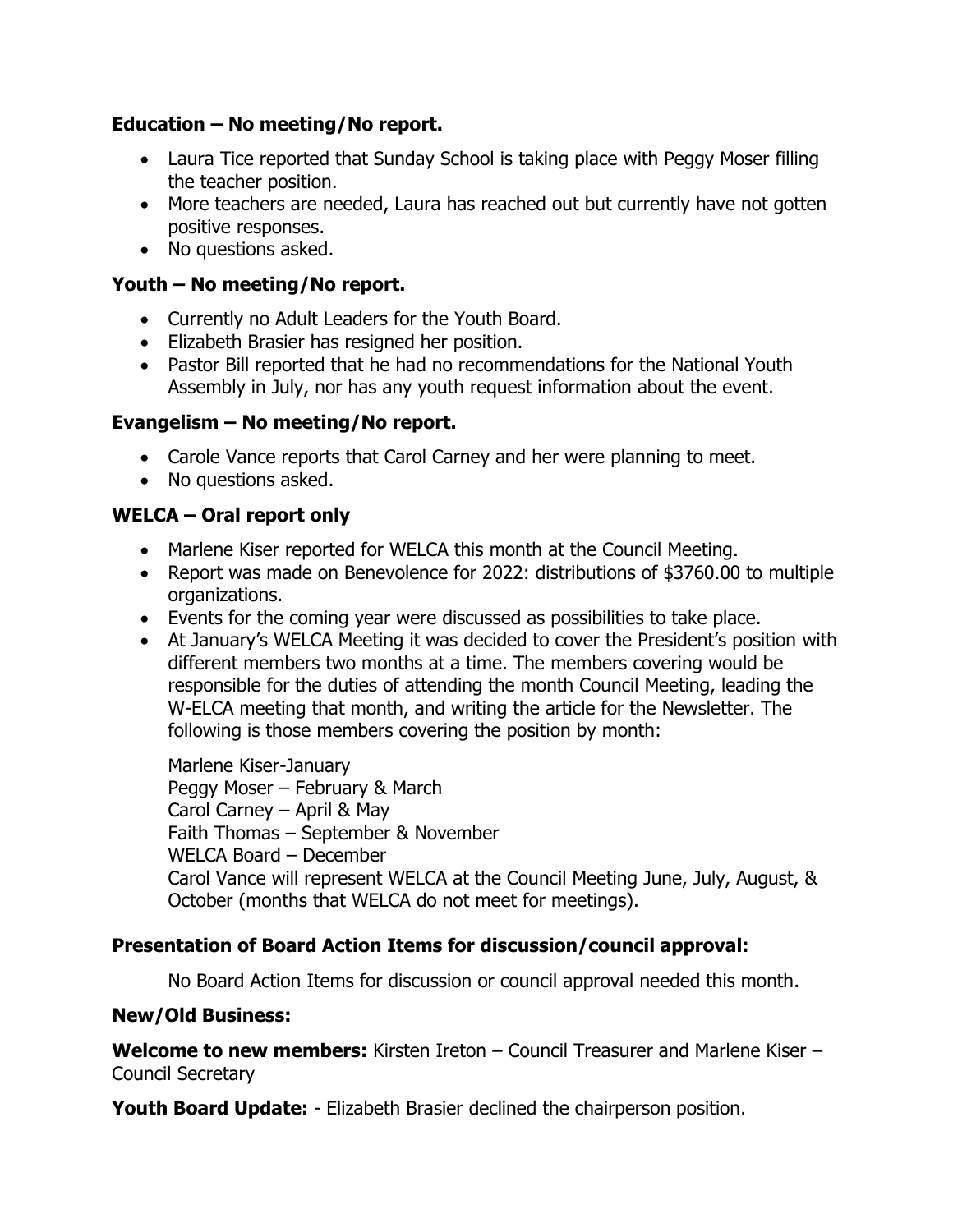#### **News & Views:**

To help with the church budget it has been requested to post the News & Views newsletter on the St. Luke's webpage. This would cut down on the cost of postage to send out the newsletter to our members. Since everyone does not have access to read the newsletter online there is going to be a survey available for members to complete if they would like to continue receiving the newsletter by mail. It was indicated that there will be available at the church printed copies of the newsletter also that members can pick up one every month.

#### **Board Reports:**

Monthly Board reports should be emailed to the Council Secretary, who in turn will email to Council Members. This will assist with hopefully eliminating duplication of reports being sent.

## **Transition Team Update:**

Marlene Kiser, Transition Committee Team Leader, reported that the team has already meet twice this month (January), with the 3<sup>rd</sup> meeting on Thursday, January 20, 2022.

What the committee is working on:

- The Ministry Site Profile is being reviewed by the team, and sections needing work – surveys, references, purpose, and giftedness, are being addressed by the group.
- Two surveys have been sent out and are due January 19, and a third survey was sent last week and is due on February 6, 2022.
- Part of the Ministry Site Profile includes the documentation of who is the Chairperson of the Call Committee. It was stressed that the Council needs to have this person in place before the Profile can be submitted to Synod. After a discussion with the Council Members present it was agreed that Council Members would talk to church members who may be interested in serving on the Call Committee. If a member indicates they are interested to a Council Member, the Council Member is to email Kirsten Ireton with the member's name. Kirsten has agreed to keep a tally of those who are interested in being part of the Call Committee and provide the list to the Church Council.
- Goal of the Transition Committee Team is to have the Ministry Site Profile ready to bring to the next Council Meeting on February 15, 2022.

## **Kirsten Reported:**

Secretary State SI100 Standard of Information filed electronic to the State, a paper copy is also available and filed at the church (St. Luke Lutheran Church of Sacramento, California).